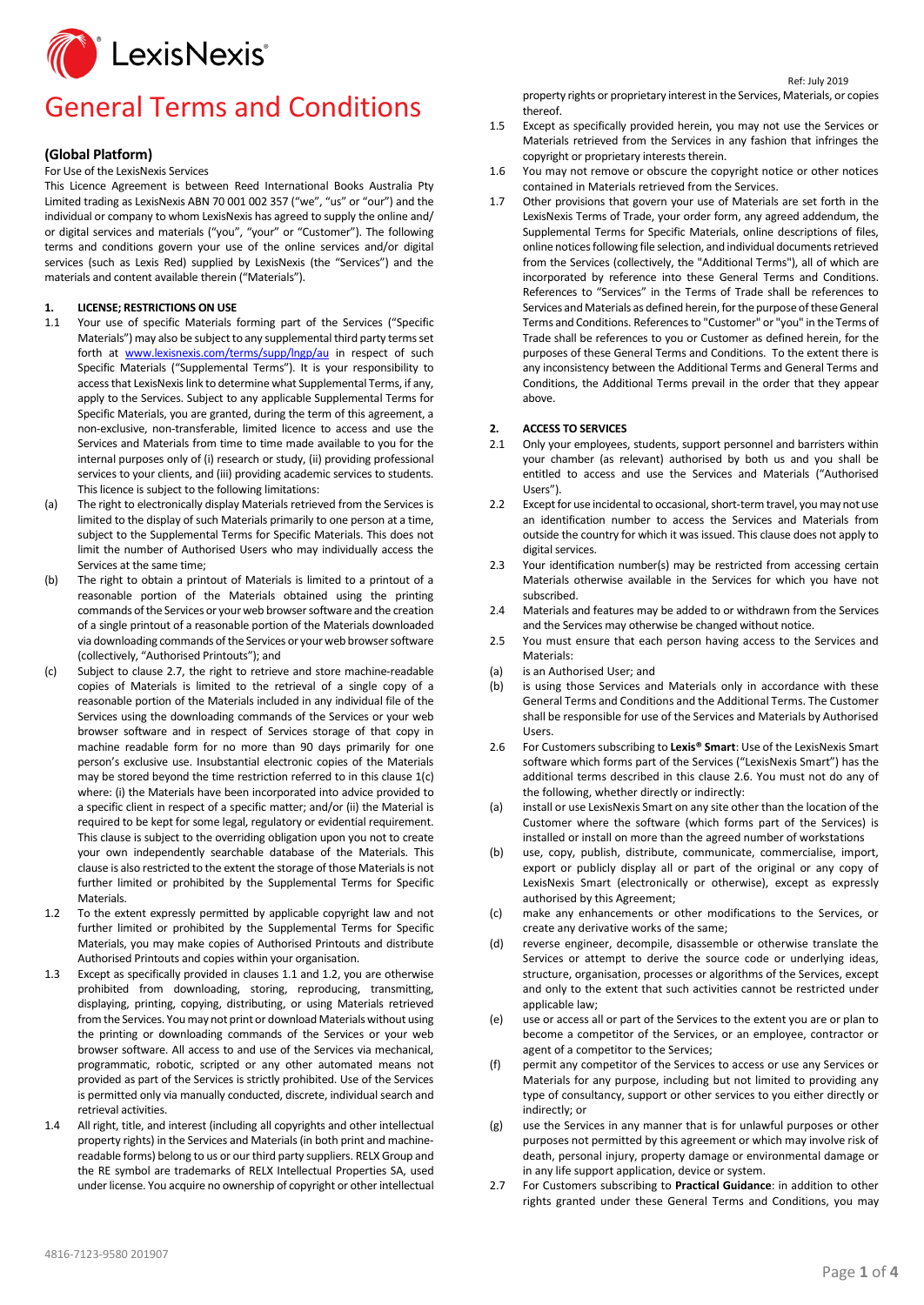

copy, revise, customise and use the forms, precedents and checklists in the Materials for the purposes of any matter on which you are advising; and make available to clients, potential clients and others copies of such Materials on a reasonable, non-systematic basis that is not commercially prejudicial to us, subject to crediting third parties where such material is attributed to them.

- 2.8 For Customers subscribing to **Lexis Red**: In order to access and use Lexis Red titles you must download the Lexis Red mobile digital device software application and accept the Lexis Red mobile digital device software application ("Red App") terms and conditions as may be amended from time to time and which are available through the 'Terms and Conditions' link within the Red App ("Red App Conditions"). In addition to other rights granted under these General Terms and Conditions, titles on Lexis Red that appear in your customer agreement or order form are licensed to you in perpetuity subject to this agreement and the foregoing. Clause 1.1.(c) of the General Terms and Conditions will not be applicable in respect of Lexis Red titles as you will not be required to delete any Red title from your device upon termination. You will be able to maintain the "main work" that you have accumulated onto your device in perpetuity subject to the licence conditions in these General Terms and Conditions and the Red App Conditions. Upon termination of a particular Lexis Red title subscription:
- (a) you and your Authorised Users may continue to use the Lexis Red content purchased as at the date of termination and continue to use the Red mobile App subject to the licence conditions in these General Terms and Conditions and to the Red App Conditions, at your own risk;
- (b) LexisNexis is not obliged to store, maintain, back-up, retrieve or restore any Lexis Red content that is lost or deleted by you;
- (c) you will no longer receive content amendments, access to links within the title, updates to the Lexis Red technology, or support or maintenance from LexisNexis and any annotations you make will not continue to synchronise between devices. As such you acknowledge that this could impact the usability of the Lexis Red content from termination. You may only receive updates in the Red App, as made generally available without fee, from time to time; and
- (d) clauses 1.4, 1.5, 1.6., 4, 5.4, 5.6 and 5.9 of the General Terms and Conditions survive termination. For the avoidance of doubt, by maintaining each of your Lexis Red title subscriptions, you will receive updates to the content on those Lexis Red titles as and when available, as well as access to ongoing legal updates and technological changes to the Red App.
- 2.9 For Customers Subscribing to **Capital Monitor**, in addition to other rights granted under these General Terms and Conditions, the terms of this clause 2.9 apply and the Customer acknowledges that as the Capital Monitor Services may contain press releases, transcripts, policy papers, court decisions, news stories, draft legislation and all other legislative instruments, government publications, media releases, whether in writing, electronically or through any other medium (including information or materials which may be the subject of any licence agreement between us and a third party) ("**Capital Monitor Materials**"), the Capital Monitor Materials are subject to the terms and conditions of the relevant Commonwealth Government or a State or Territory Government who created and/or released the respective Capital Monitor Materials(as applicable) as well as the terms set out in this Agreement. If there is any inconsistency between such terms, the terms of the Commonwealth Government or a State or Territory Government prevail to the extent of the inconsistency. The Customer also acknowledges and agrees that:
- (a) the Capital Monitor Materials and all intellectual property rights therein are and must remain the exclusive property of the Commonwealth Government or a State or Territory Government, or other relevant bodies, as applicable;
- (b) we are not responsible for any changes to the terms of use of, or any changes to the availability of, Capital Monitor Materials imposed by the Commonwealth Government or a State or Territory Government, or other relevant bodies (as applicable) from time to time
- 2.10 The Services may contain a feature that will allow your Authorised Users to create work folders or work spaces ("**Folders**") from research sessions that are associated solely with their respective LexisNexis IDs. The Folders are designed to allow your Authorised Users to save copies of Materials made available by us, as well as links to materials. Authorised Users may also share the Folders with third party LexisNexis authorised users, however such third party users will only be permitted to access Materials

Ref: July <sup>2019</sup>

in the Folders for which they have a current subscription. We represent and warrant that the Folders will be under the exclusive control of your Authorised Users and we will not access or otherwise review the content of Folders without your authorisation. Notwithstanding the foregoing, we may access or disclose the content of Folders to the extent necessary to facilitate features and functions of the Services and to comply with contractual and legal obligations including, but not limited to, an administrative or judicial proceeding. Authorised Users are solely responsible for the content of their respective Folders. You represent and warrant Authorised Users are prohibited from uploading content to the Folders that is defamatory, libellous, pornographic or obscene, unless such content is reasonably related to professional responsibilities. Access to and use of the Folders may be subject to technical limitations such as storage limits, downtime for maintenance or third party service availability. We are not responsible for backing up, or for any damage to or loss of, any content uploaded to the Folders by you. The Folders are provided AS IS and we make no warranties or guarantees in respect of uptime or accessibility of any content you upload to the Folders, and we do not warrant that access to the Folders will be continuous or error-free. You agree to use the Folders in accordance with any acceptable use limitations and guidelines as may be notified to you from time to time

## **3. WARRANTIES AND GUARANTEES**<br>**3.1.** If you are a "consumer" for the r

- If you are a "consumer" for the purposes of the Australian Consumer Law, certain guarantees may be conferred on you and certain rights and remedies may be conferred on you which cannot be excluded, restricted or modified. If so, then to the maximum extent permitted by law, our liability to you is limited at our option to:
- (a) in the case of goods, replacement or repair of the goods or payment of the cost of replacing or repairing the goods; and
- (b) in the case of services, resupply of the services or payment of the cost of resupplying the services. In this clause, Australian Consumer Law means Schedule 2 of the Competition and Consumer Act 2010 (Cth).
- 3.2. We represent and warrant that we have the right and authority to make the Services available pursuant to our agreement with you.
- **3.3. Subject to clauses 3.1 and 3.2 and to the maximum extent permitted by law, the services are provided on an "as is", "as available" basis and, unless expressly stated to the contrary in this agreement, we exclude all representations, warranties or guarantees, whether express or implied, by statute, trade or otherwise, including without limitation that the services and materials are or will be complete or free from errors or that information will continue to be available to us to enable us to keep the services and materials up-to-date.**
- 3.4. Subject to clause 5.9, it is not intended that any contract between us and the Customer for the supply of Services should be enforceable by any third party.
- 3.5. Any waiver by us of any of these terms and conditions shall be limited to the particular instance and shall not operate or be deemed to operate as a future waiver of that or any other term.

#### **4. LIMITATION OF LIABILITY**

- 4.1. Subject to clause 3.1 and to the maximum extent permitted by law a Covered Party (as defined below) shall not be liable for any loss, injury, claim, liability, or damage of any kind resulting in any way from:
- (a) any errors in or omissions from the Services or any Materials available or not included therein,
- (b) the unavailability or interruption to the supply of the Services or any features thereof or any Materials,
- (c) Customer's use or misuse of the Services or Materials (regardless of whether you received any assistance from a Covered Party in using or misusing the Services),
- (d) your use of any equipment in connection with the Services,
- (e) the content of Materials,
- (f) any delay or failure in performance beyond the reasonable control of a Covered Party, or
- (g) any negligence of a Covered Party or its employees, contractors or agents in connection with the performance of our obligations under this agreement (other than liability for death or personal injury).
- 4.2. "Covered Party" means (a) us, our affiliates, and any officer, director, employee, subcontractor, agent, successor, or assign of us or our affiliates; and (b) each third party supplier of Materials, their affiliates, and any officer, director, employee, subcontractor, agent, successor, or assign of any third party supplier of Materials or any of their affiliates.
- 4.3. Our liability to you for loss or damage of any kind (including loss or damage caused by negligence) is reduced to the extent that you caused or contributed to that loss or damage.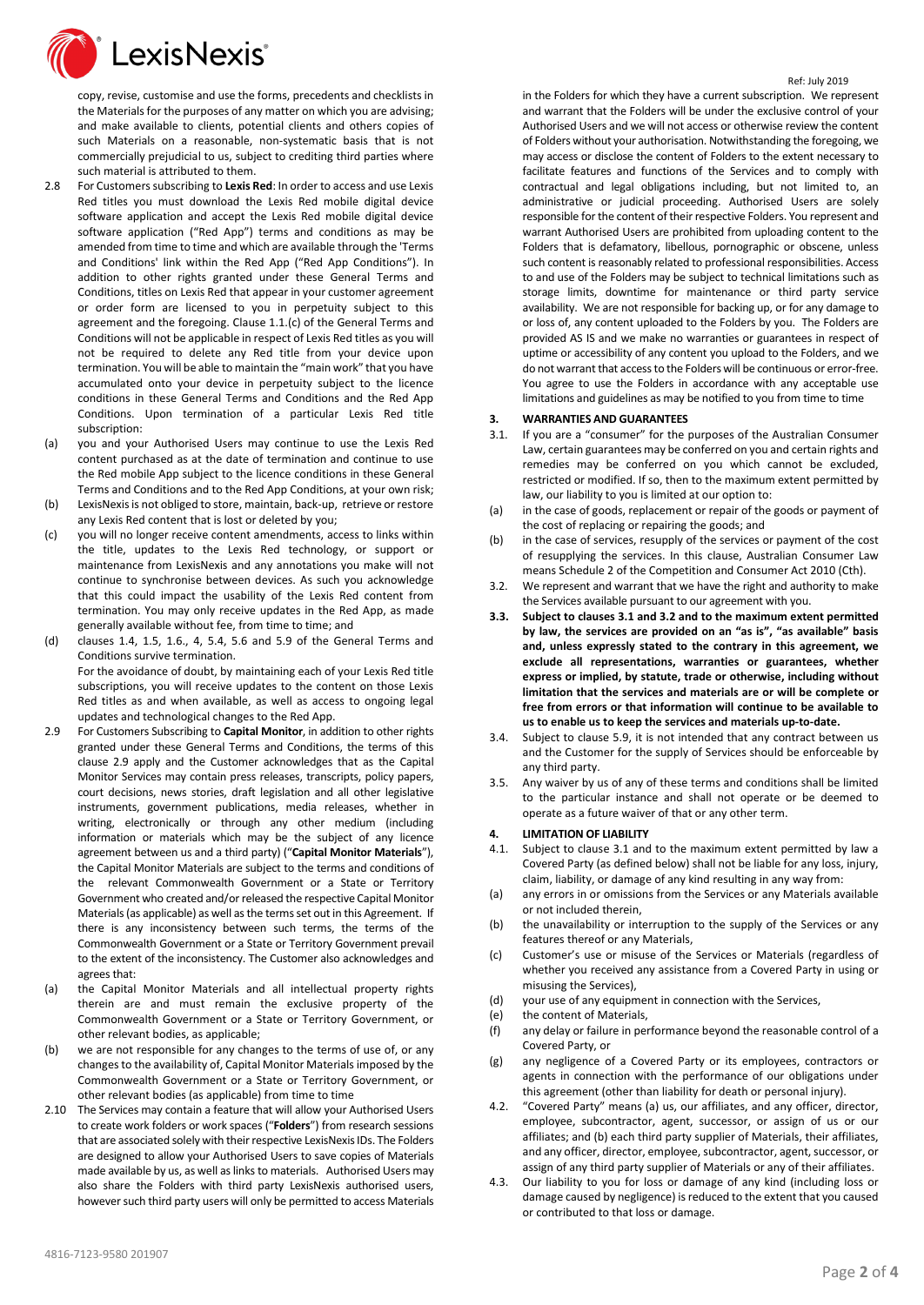

- **4.4. Subject to clause 3.1 and to the maximum extent permitted by law, the aggregate liability of the covered parties whether for breach of this agreement or in tort (including negligence) or for any other common law or statutory cause of action shall not exceed the lesser of your actual direct damages or the amount you paid for the goods, or in the case of services the amount you paid for the services in the twelve month period immediately preceding the date the claim arose.**
- **4.5. Subject to clause 3.1, the covered parties shall not be liable for any special, indirect, incidental, or consequential damages of any kind whatsoever (including, without limitation, legal fees and loss of profits, contracts, business, revenue, goodwill, anticipated savings, business information or data) in any way due to, resulting from, or arising in connection with the goods and services, or the failure of any covered party to perform its obligations, regardless of any negligence of any covered party.**
- 4.6. The Materials are provided for reference purposes only and are not intended, nor should they be used, as a substitute for professional advice or judgment or to provide legal advice with respect to particular circumstances.
- 4.7. We do not undertake any obligation to consider whether the information provided to or by us for the purpose of our Materials (including answering a query) is either sufficient, up to date or appropriate for any particular or actual circumstances. Whilst reasonable efforts are made to keep the Materials up to date, you should obtain independent verification or advice before relying upon any piece of information in circumstances where loss or damage may result.
- 4.8. We are not a law firm; we do not represent or advise clients in any matter and are not bound by the professional responsibilities and duties of a practising lawyer. Nothing in the Services, or the Materials or in the Agreement nor any receipt or use of the Services, shall be construed or relied on as advertising or soliciting to provide any legal services, creating any solicitor-client relationship or providing any legal representation, advice or opinion whatsoever on behalf of us or our staff.
- 4.9. Any password / ID number issued by us to an Authorised User is personal and confidential to that Authorised User. If we suspect that any password / ID is being used by an unauthorised User or a different Authorised User to the person to whom it was issued, that password / ID may be cancelled and you may be liable for additional charges, in accordance with our then current price list or catalogue for the applicable Services, in respect of any such unauthorised use.

### **5. MISCELLANEOUS**

- 5.1. This agreement is for the minimum period specified in the Price Plan Period. This agreement will automatically renew on the date following the expiration of the Price Plan Period ("Renewal") for additional terms equal in duration to the period specified in the Price Plan Period or where not specified for additional 12 month terms unless you provide us with a notice of termination in accordance with clause 5.2. The price payable for the Services and Materials will be the price payable in the immediately preceding Price Plan Period, plus an annual adjustment (or actual usage level for the preceding year, whichever is the higher). A pre-determined annual adjustment may be specified in your written agreement with LexisNexis or customer order form or, if not, will be notified to you at least 45 days before the Renewal date.
- 5.2. Either party may terminate the subscription for access to the Services upon notice to the other for breach. You may terminate this agreement (in whole or in part) by giving us at least 30 days' written notice, to expire the day before the anniversary of the commencement date or last day of the period set forth in the Price Plan Period (whichever is the later) as specified in the Order Form ("Customer Notice Period"). We may terminate this agreement (in whole or in part) by giving at least 60 days' notice. Our only obligation in this event shall be the pro rata refund of any charges paid in advance. We may suspend or discontinue providing the Services to you without notice and pursue any other remedy legally available to us if you fail to comply with any of your obligations hereunder. On termination of this agreement, any licence granted under this agreement, other than any perpetual licence granted hereunder, terminates (including the licence in clause 1.1).
- 5.3. These General Terms and Conditions and the Terms of Trade may be changed by us from time to time, however changes detrimental to you may only be changed at the expiry of your subscription for access to the Services. All other provisions may be changed by us within 7 days of giving notice to you. If any changes are made to the General Terms and

Conditions that are detrimental to you, you may terminate the Agreement upon written notice to us if any such change is unacceptable to you. For termination to be effective under this clause, we must receive your notice of termination within 30 days of the date of the notice. Continued use of the Services following the expiration of 30 days following the date our notice to you of any detrimental change constitutes acceptance of the change but does not affect your other termination rights. Continued use of the Services during the period starting on the effective date of the change until the date of termination by you in accordance with this clause will be subject to the changes notified to you, including any increases in price.

- 5.4. Neither party will disclose to any third party details of this agreement or any of the negotiations undertaken in relation to this agreement, including any pricing or discounting terms, without the prior written consent of the other.
- 5.5. Except as otherwise provided herein, all notices and other communications to you hereunder shall be in writing or displayed electronically in the Services by the provider thereof. Notices to you will be deemed to have been properly given on the date mailed, emailed or displayed in the Services, as applicable; or on the date received, if delivered in any other manner. Notices to us should be sent by email to customersupport@lexisnexis.com.au . Notices to you, if sent by email or by post, shall be sent to the postal address or email address LexisNexis has on record.
- 5.6. The failure of us or any third party supplier of Materials to enforce any provision hereof shall not constitute or be construed as a waiver of such provision or of the right to enforce it at a later time.
- 5.7. You may not assign your rights or delegate your duties under these General Terms and Conditions or any Additional Terms without our prior written consent.
- 5.8. These General Terms and Conditions and the Additional Terms shall be governed by and construed in accordance with the laws of New South Wales and each party submits to the non-exclusive jurisdiction of the courts of New South Wales.
- 5.9. Each third party supplier of Materials has the right to assert and enforce these provisions directly on its own behalf as a third party beneficiary.
- 5.10. We will use personal information collected about Authorised Users for the purposes of (a) providing access to and use of the Services to Authorised Users, (b) providing customer support, billing and other similar activities related to the Services, and (c) keeping Authorised Users informed about products, services, offers and upcoming events and to improve our services. We may also provide personal information about Authorised Users to third parties for the purpose of providing Authorised Users with direct marketing offers which we think may be of interest. If you do not wish to receive information about other products, services, offers and events, please notify our privacy officer in writing sent to [privacy@lexisnexis.com.au.](mailto:privacy@lexisnexis.com.au)
- 5.11. In accordance with the Privacy Act 1988 (Cth), we will provide and export personal information about Authorised Users to third parties and other members of our company group, including RELX Inc. in the United States, for the purposes of (a) providing access to and use of the Services to Authorised Users, and (b) providing customer support, billing and other similar activities related to the Services.
- 5.12. The collection and use of personal information by LexisNexis in the course of providing the Services will be in accordance with our privacy policy, as may be amended from time to time, and which is available at [http://www.lexisnexis.com.au/en-au/privacy-statement.page.](http://www.lexisnexis.com.au/en-au/privacy-statement.page)
- 5.13. These General Terms and Conditions will be enforced to the fullest extent permitted by applicable law. If anything in these General Terms and Conditions is unenforceable, illegal or void then it is severed and the rest of these General Terms and Conditions remains in force.
- 5.14. These terms together with any applicable Additional Terms, constitute the entire agreement between the parties concerning the subject matter of these General Terms and Conditions and supersede all previous communications, representations, inducements, undertakings, agreements or arrangements between the parties.